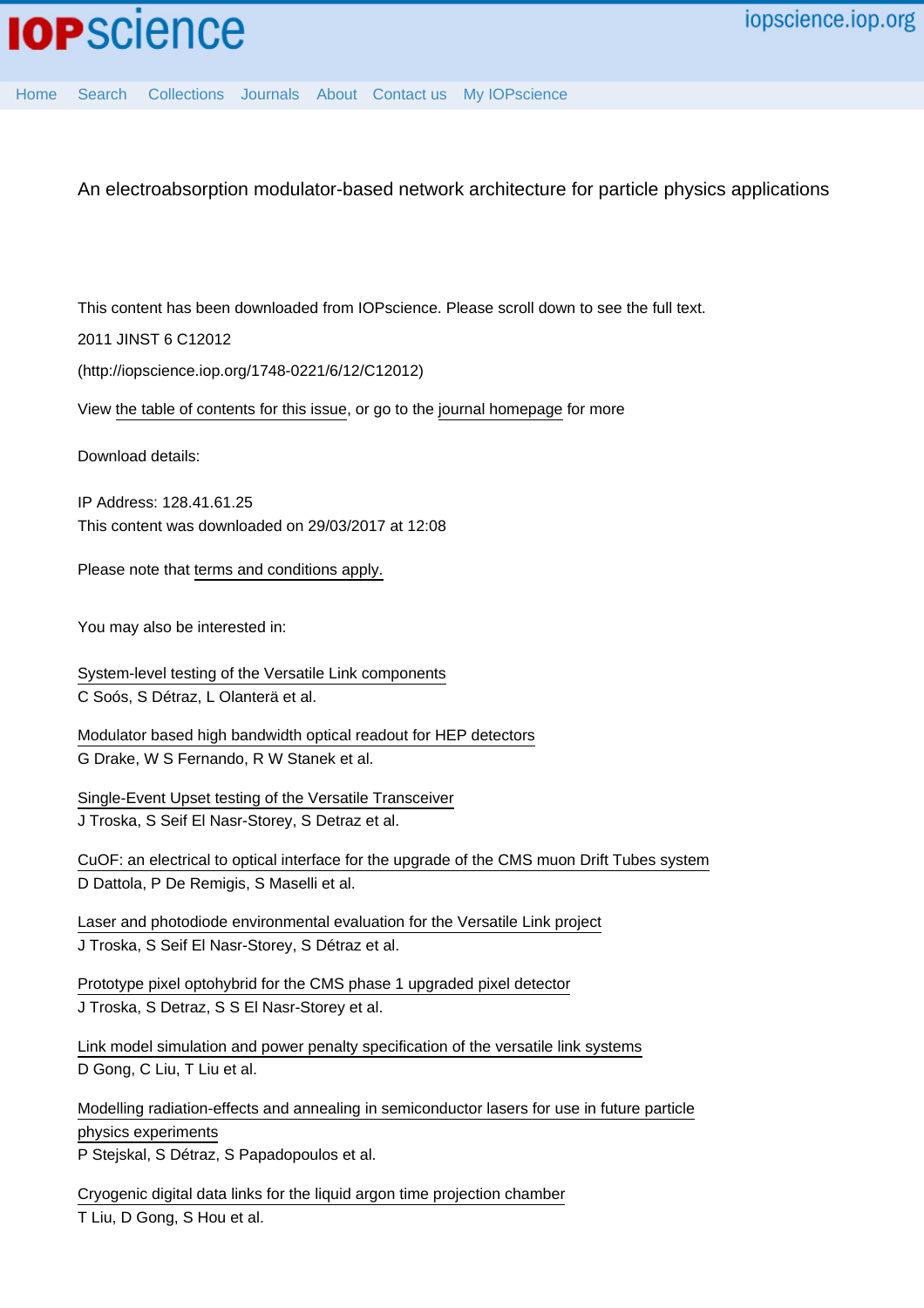

RECEIVED: *November 15, 2011* ACCEPTED: *November 19, 2011* PUBLISHED: *December 6, 2011*

TOPICAL WORKSHOP ON ELECTRONICS FOR PARTICLE PHYSICS 2011, 26–30 SEPTEMBER 2011, VIENNA, AUSTRIA

# **An electroabsorption modulator-based network architecture for particle physics applications**

**S. Papadopoulos,***a*,*b*,<sup>1</sup> **I. Darwazeh,***<sup>b</sup>* **I. Papakonstantinou,***<sup>b</sup>* **J. Troska***<sup>a</sup>* **and F. Vasey***<sup>a</sup>*

*<sup>a</sup>CERN — European Organization for Nuclear Research, PH Department, CERN CH 1211, Geneva 23, Switzerland*

*<sup>b</sup>Department of Electronic and Electrical Engineering, University College London, Torrington Place, London, WC1E 7JE, U.K.*

*E-mail:* [spyridon.papadopoulos@cern.ch](mailto:spyridon.papadopoulos@cern.ch)

ABSTRACT: The forthcoming increase in rate of data production and radiation levels, associated with the transition to High-Luminosity Large Hadron Collider, necessitates a readout link upgrade. Such upgrade is also an opportunity to move to a more efficient network infrastructure through the introduction of new technologies and it is in light of this that we explore the possibility of using a unified optical network architecture based on using Reflective Electroabsorption Modulators at the detector side. We evaluate the performance of the new architecture and investigate the way operating and environmental parameters such as wavelength and temperature affect it.

KEYWORDS: Optical detector readout concepts; Radiation-hard electronics; Data acquisition concepts

<sup>&</sup>lt;sup>1</sup>Corresponding author.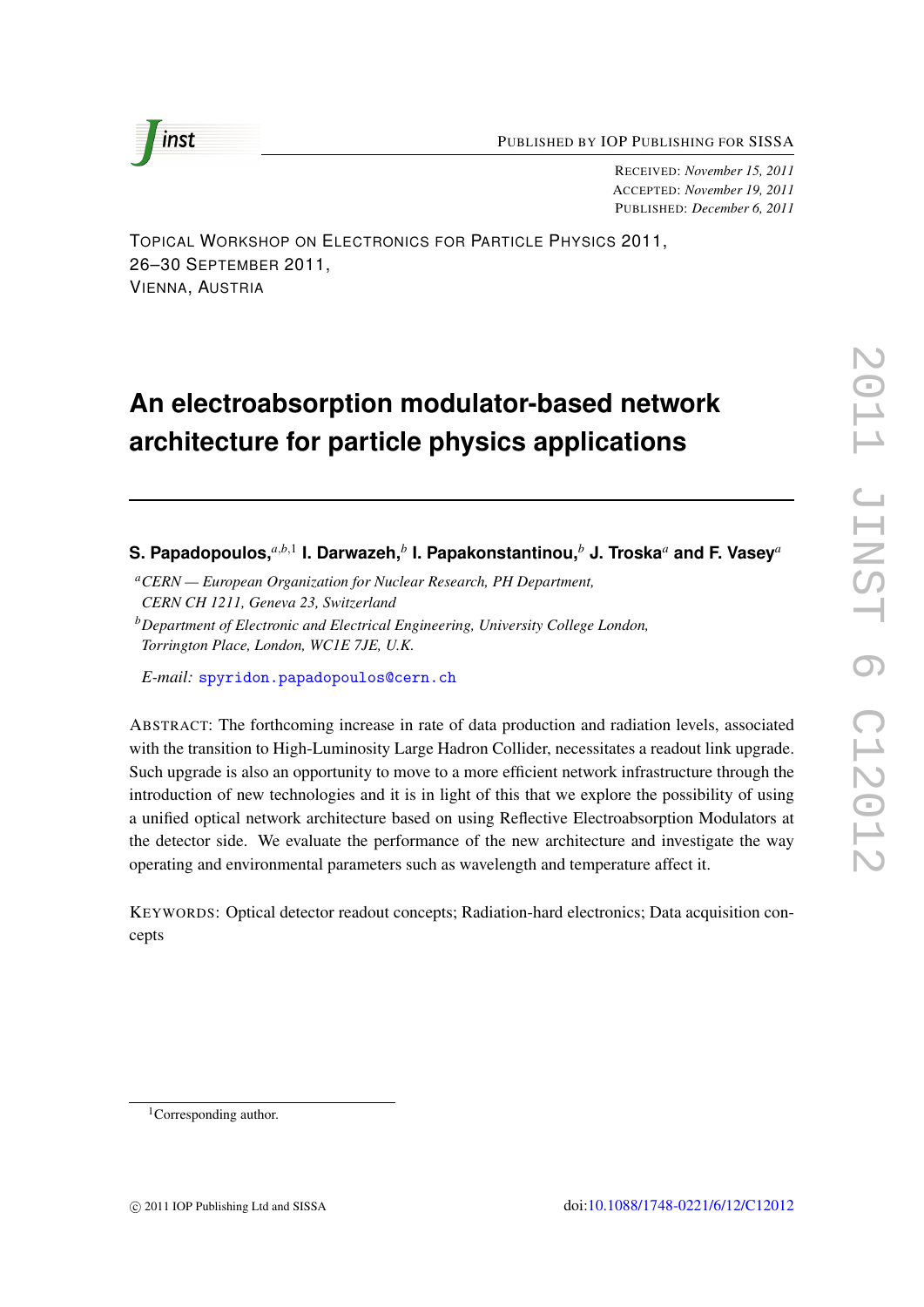# **Contents**

|   | 1 Introduction                |                |
|---|-------------------------------|----------------|
|   | 2 Network architecture        | $\overline{2}$ |
|   | 3 Electroabsorption modulator | $\overline{2}$ |
|   | 4 Static measurements         | Δ              |
|   | 5 Dynamic measurements        | 6              |
| 6 | <b>Summary</b>                | 8              |

### <span id="page-2-0"></span>1 Introduction

The evolution of experimental physics has always been coupled with engineering and technological advances. Optical fiber communication technologies are prominent examples as they facilitate the transfer of the large volumes of data generated by particle physics experiments. The Large Hadron Collider (LHC), the world's largest and most powerful particle accelerator, started routine operation in 2009. Two counter-rotating beams of particles are brought into collision at four points around its 27 km circumference. Each collision point is surrounded by special detectors, called "experiments", designed to detect and reconstruct what happens during the collisions [\[1\]](#page-9-1). The planned luminosity upgrade of the LHC to High-Luminosity LHC (HL-LHC) will result in increased rate of data production, as well as higher radiation levels. Such increases bring new and challenging design requirements for the data links and their components.

Many types of optical links are in use in the LHC experiments, as currently different types of information are carried over different physical links, developed by different teams. The forthcoming upgrade provides an excellent opportunity to upgrade and consolidate the current network infrastructure to a more efficient and flexible single one that can transport all types of data [\[2\]](#page-9-2).

Electroabsorption modulators (EAMs) have long been of interest to the particle physics community due to their potential radiation hardness, as well as their low mass and power consumption [\[3\]](#page-9-3). Their use was suggested and investigated for the LHC [\[4\]](#page-9-4), but difficulties related to the immaturity of the technology at the time led to the implementation of different types of optical links based on directly modulated lasers [\[5,](#page-9-5) [6\]](#page-9-6). Recently, EAM technology has reached sufficient maturity and devices are now commercially available. It is therefore timely to revisit the use of EAMs for high-energy physics experiments with a proposal for a new network architecture based on the use of Reflective EAMs (REAMs) [\[7\]](#page-9-7).

This paper is structured as follows; section [2](#page-3-0) briefly describes the proposed network architecture. Section [3](#page-3-1) provides the background on operating principles of an EAM that is required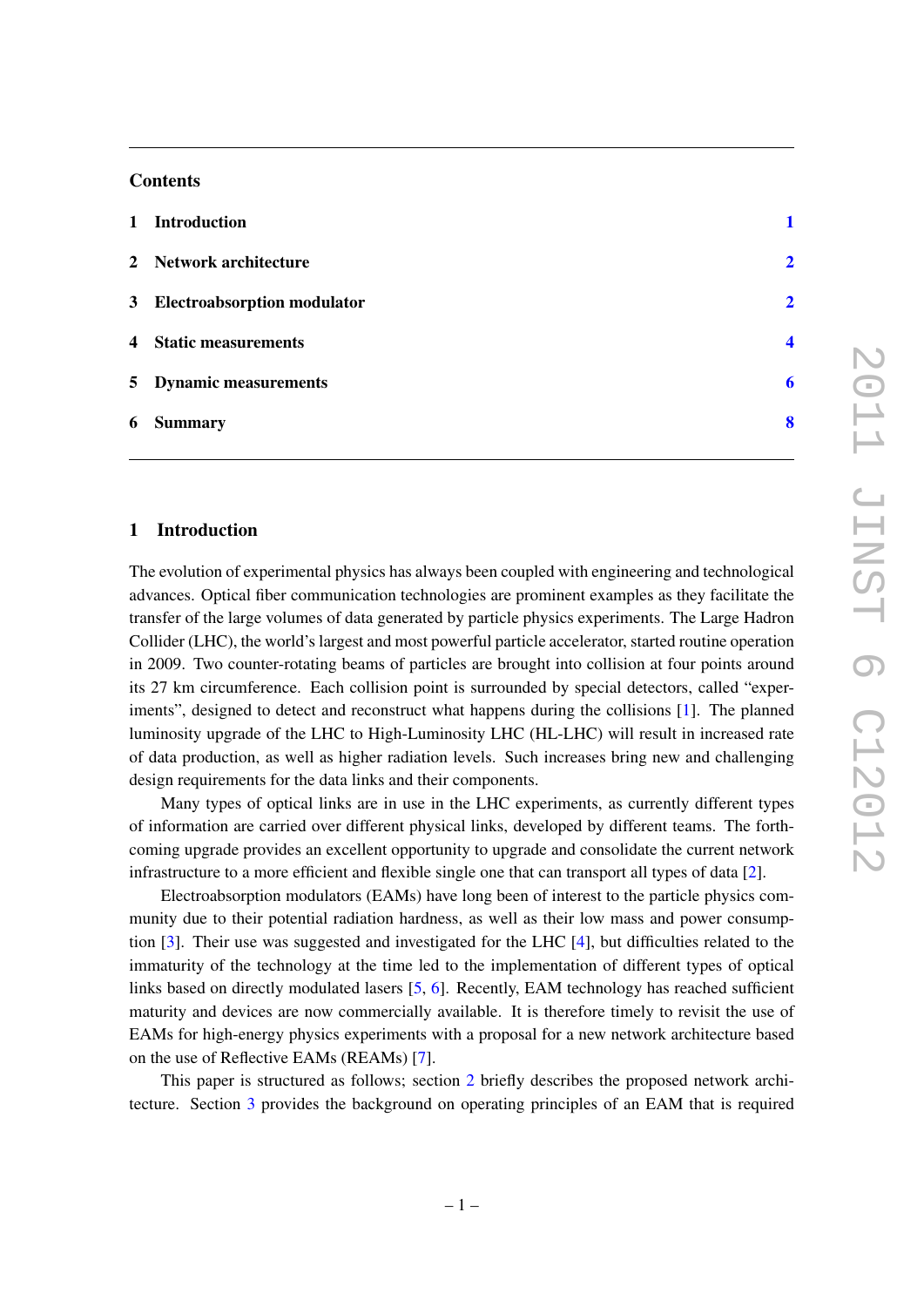| Quantity                  | Value                  |
|---------------------------|------------------------|
| <b>Upstream Data Rate</b> | 10 Gb/s (per user)     |
| Downstream Data Rate      | $< 1$ Gb/s (broadcast) |
| Link Length               | $< 1$ km               |
| <b>Splitting Ratio</b>    | $1:16$ (target)        |

<span id="page-3-2"></span>Table 1. Requirements for the upgraded optical links.

to appreciate aspects related to its impact on network performance. As parameters that have an impact on system performance are strongly influenced by the characteristics of the REAM, in section [4](#page-5-0) we investigate how these characteristics vary with external parameters, namely wavelength and temperature. Finally, in section [5](#page-7-0) we report on our measurements of the quality of the received modulated signal as a function of its power.

# <span id="page-3-0"></span>2 Network architecture

Although different experiments and sub-detectors may have different bandwidth requirements, a superset of currently available requirements has been collated into the values given in table [1.](#page-3-2) These values have been used as a conservative estimate of the performance needed from our newly proposed network architecture. In contrast to commercial network applications where greater bandwidth is typically required in the downstream direction, our application requires greater bandwidth in the upstream direction. In the downstream direction most information can be broadcast and hence resources — fiber and transceivers — can be shared. In the upstream direction, however, the high data rate requirement per user makes multiplexing much more challenging. Such "unusual" network requirements led to the design of the architecture depicted in figure  $1(a)$ . A splitting ratio of 1:16 or greater has been estimated to be sufficient in order to achieve cost reduction through downstream transmit component sharing.

The downstream transmitter as well as the CW (continuous-wave) optical source, which provides the light to be modulated by the REAM for upstream transmission, are shared. These two components are located in the "counting room", which is an environment set away from the high radiation environment of the detector and is shielded from radiation. An upstream/downstream pair use the same fiber with information being separated using different wavelengths as illustrated in figure  $1(a)$ . The wavelength used for upstream transmission will be in the 1520-1560 nm window where REAMs, optical transmitters and receivers are commercially available. The downstream wavelength in this example is chosen to be 1490 nm mainly to explore the possibility of extending the work presented in [\[2\]](#page-9-2).

#### <span id="page-3-1"></span>3 Electroabsorption modulator

In order to evaluate the impact of different factors affecting the upstream performance, some understanding of the operation of the EAM is required. As figure  $1(b)$  shows, an EAM modulates light using the variation of the absorption of its semiconductor material when an external electric field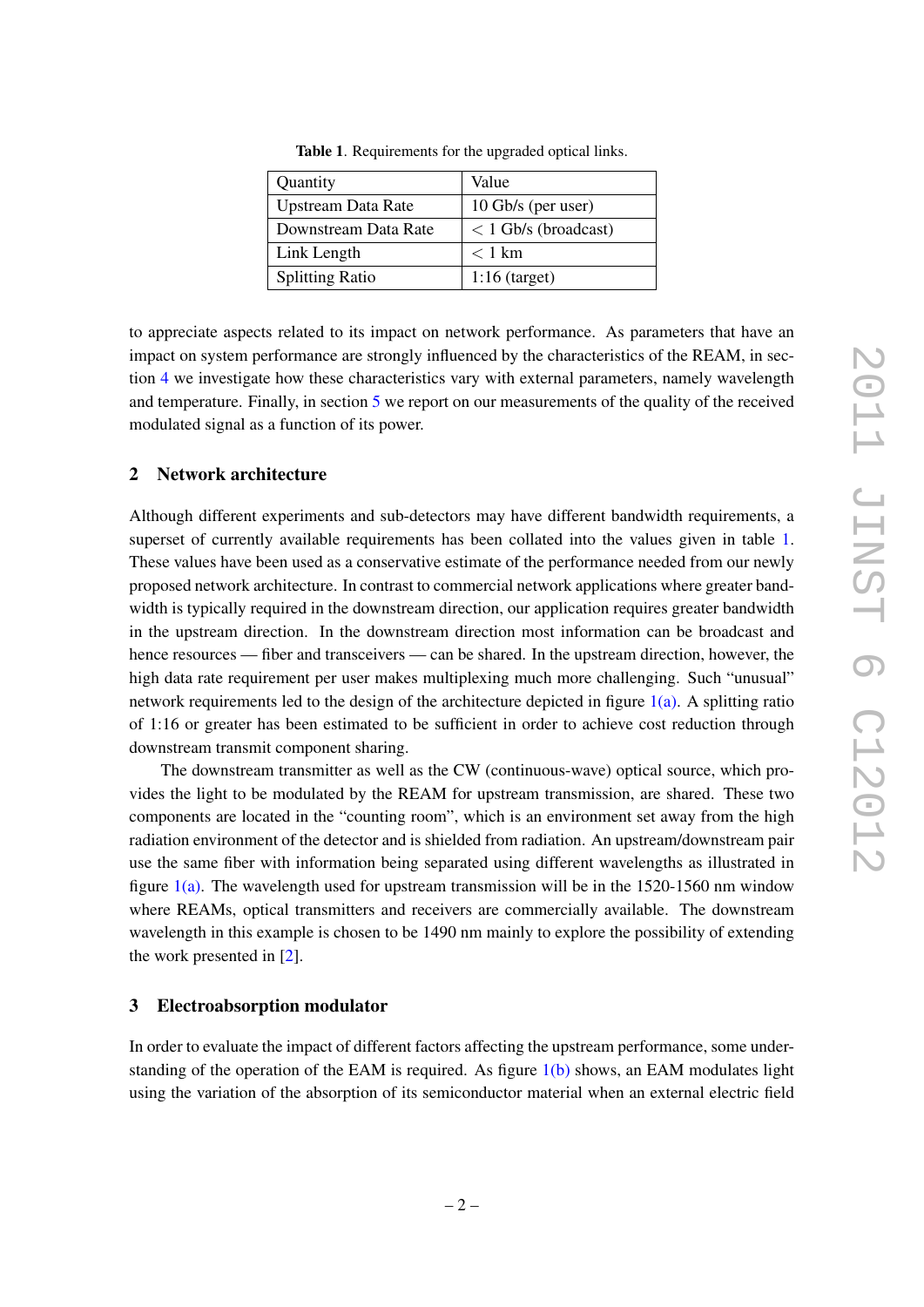<span id="page-4-0"></span>

Figure 1. (a) Network architecture and (b) Simple representation of REAM functionality.

is applied, caused either by the Franz-Keldysh Effect (FKE) or by the Quantum Confined Stark Effect (QCSE) [\[8\]](#page-9-8). The EAM used in this work is based on QCSE.

The main metric used to characterize EAMs is their static response, also known as transmission characteristic, switching curve [\[9\]](#page-9-9) or transfer function [\[8\]](#page-9-8). The static response,  $T(V)$ , is defined as the ratio of the output light intensity over the input light intensity as a function of voltage [\[9\]](#page-9-9):

<span id="page-4-1"></span>
$$
T(V) = \frac{P_{\text{out}}(V)}{P_{\text{in}}} \tag{3.1}
$$

The generic shape of static response of a QCSE-based EAM at a fixed wavelength is depicted in figure [2.](#page-5-1) The static response initially decreases with increasing reverse bias voltage until reaching a minimum and then starts increasing. The shape of the static response and its minimum transmission point depend on the structure of the particular device, as well as operating parameters such as wavelength and temperature [\[9\]](#page-9-9).

The extinction ratio (ER), a parameter that can significantly affect system performance, is defined as the ratio of the optical power at the space (binary "0") level to the power at the mark (binary "1") level  $[10]$ :

$$
ER = \frac{P_0}{P_1} \tag{3.2}
$$

As figure [2](#page-5-1) shows, the extinction ratio at DC is determined by the shape of the static response as well as the choice of the operating voltages  $V_H$  and  $V_L$  and is given in dB by  $ER|_{dB} = T(V_L)|_{dB}$  $T(V_H)|_{\text{dB}}$ . Therefore, the shape of the static response and the choice of the operating voltages have a direct impact on network design, as they determine the extinction ratio and the associated power penalty [\[10\]](#page-9-10):

$$
\alpha_{\rm ER} = 10 \log_{10} \frac{1 + ER}{1 - ER} \tag{3.3}
$$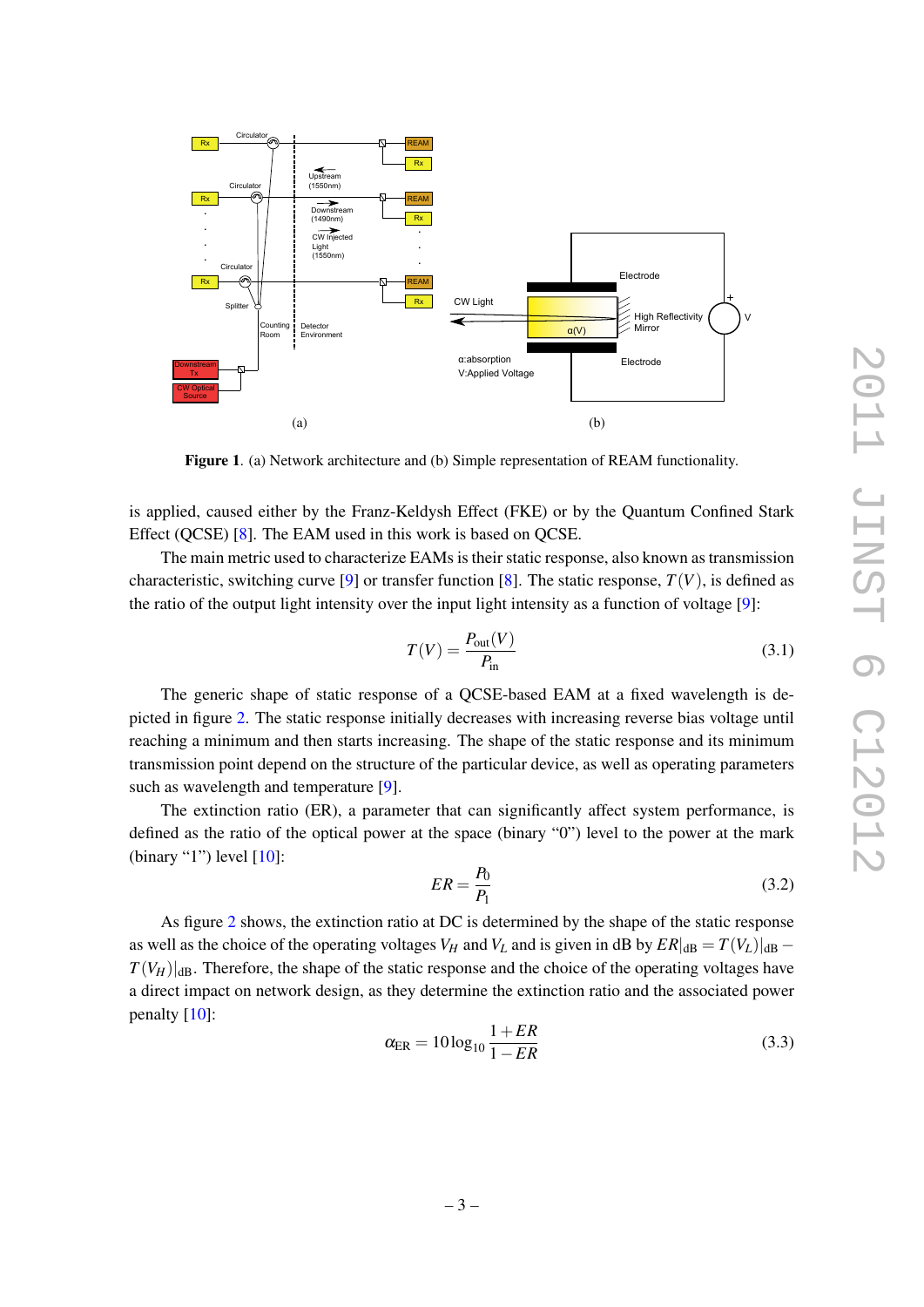

Figure 2. Measured EAM static response and operating voltage (1550 nm).

<span id="page-5-1"></span>

<span id="page-5-2"></span>Figure 3. Measurement setup.

#### <span id="page-5-0"></span>4 Static measurements

For the architecture described above, the operating wavelength can be chosen by the network designer, while the operating temperature is not necessarily subject to design decisions unless special measures such as the use of a thermoelectric cooler component are taken. Firstly we evaluate the impact of wavelength and optimize our selection. Subsequently we investigate the impact of temperature on system performance.

The setup that was used to measure the static response of an InP-based, commercially available REAM [\[11\]](#page-9-11) at different operating conditions is shown in figure [3.](#page-5-2) A tunable laser diode was used to inject light into the modulator. As the output optical power of the laser could be varied between 6 dBm and 9 dBm and we were interested in the performance of the system at lower power levels, the output power of the laser was arbitrarily set to 7 dBm and a variable optical attenuator was connected to the output of the laser, to set the optical power of the light injected to the system to be 0 dBm. The light was then routed to the REAM via a circulator. After being absorbed and reflected by the REAM, the light was subsequently routed to an optical power meter.

In order to measure the impact of the wavelength of the injected light on the operating characteristics of the REAM, the output wavelength of the tunable laser was varied between 1510 nm and 1640 nm. The REAM bias voltage was varied between 0 V and 3.8 V and the static response was calculated at each wavelength from the power measured at the output of the circulator by taking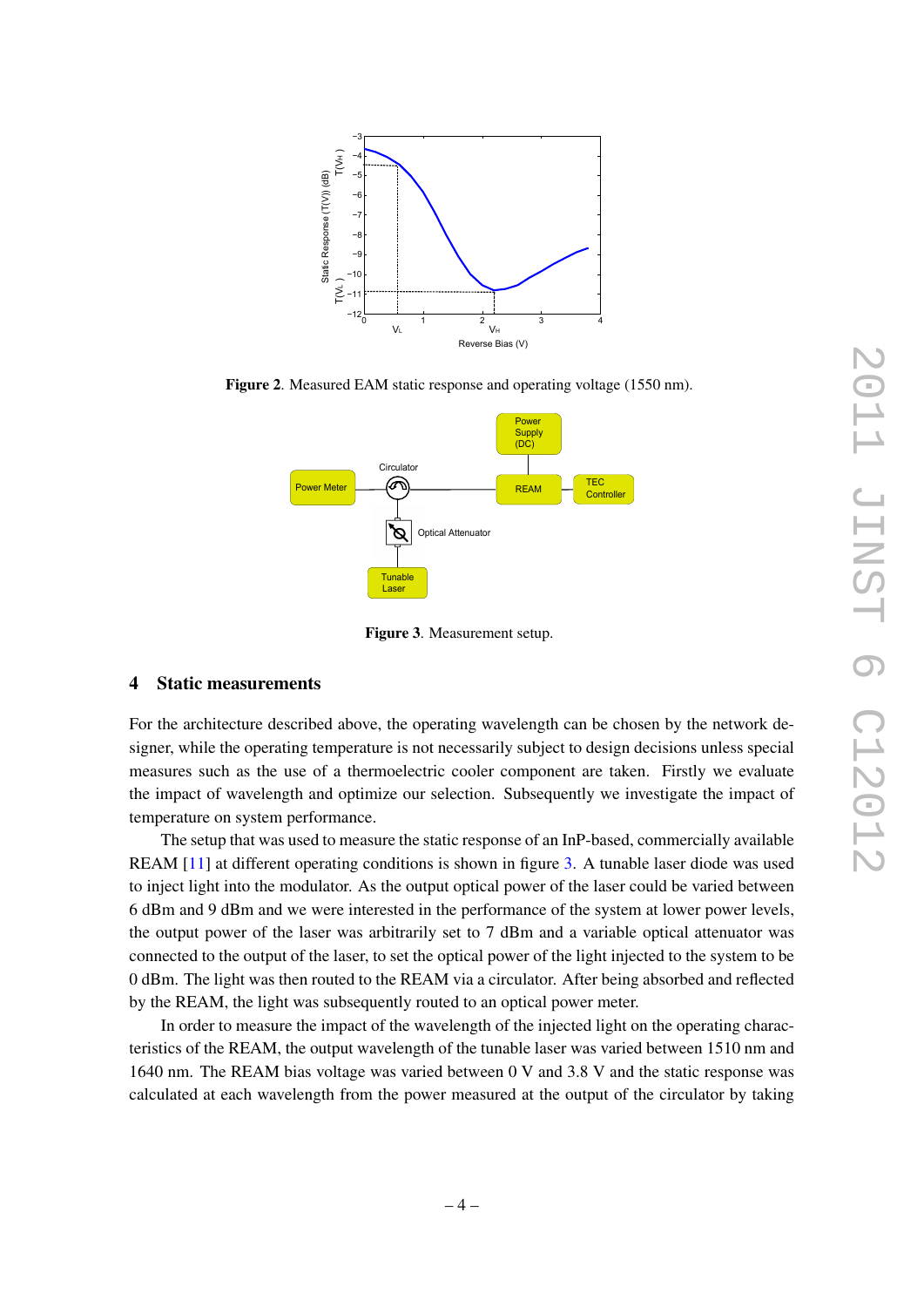<span id="page-6-0"></span>

<span id="page-6-1"></span>Figure 4. (a) Static response as a function of wavelength and (b) Overall induced penalty due to insertion loss and imperfect extinction ratio vs. wavelength (left axis) and required voltage swing vs. wavelength (right axis).

into account the connector- and circulator-induced losses at the particular wavelength. The results of the measurements are shown in figure  $4(a)$  and clearly show that care is needed when choosing a bias voltage-wavelength combination to achieve optimum performance in terms of minimizing the insertion loss of a device and maximizing its extinction ratio. To determine the optimum operating wavelength range we calculated the required voltage swing to achieve the maximum extinction ratio (shown in  $4(b)$ , right axis) as well as the overall power penalty associated to the extinction ratio and the insertion loss  $(4(b)$ , left axis), both as a function of wavelength. Both the required voltage swing and the overall penalty should be minimized, we have therefore selected the operating wavelength range to be in the 1550 nm region.

The selection of the modulation voltage levels is more challenging in a temperature-varying environment as the static response is temperature-dependent. Typically the effects of temperature variation are compensated using a thermo-electric cooler (TEC), but for our application this is not acceptable, as it would increase the mass and the power consumption of the front-end component.

The same measurement methodology that was used to investigate the impact of wavelength on static response was also utilized to investigate the impact of temperature variation. The static response at 1550 nm was measured at three different temperatures (10◦C, 30◦C and 50◦C) and the results are shown in figure  $5(a)$ . The temperature range of  $40^{\circ}$ C has been selected to approximate the maximum temperature difference inside the detector  $[6]$ . Figure  $5(a)$  reveals a number of important trends with increasing temperature, namely increase of the insertion loss, decrease of the reverse bias voltage level at which the static response minimum occurs and a slight increase of the maximum extinction ratio.

To assess the impact of temperature it has been assumed that the modulation voltage levels are determined by the static response at the highest operating temperature. The reason is that the static response minimum occurs at low voltage levels when the operating temperature is high. Operation at higher voltages would require the use of both the decreasing and the increasing parts of the static response, leading to significant non-linear effects. The modulation voltage levels were thus set to  $V_L = -0.8$  V,  $V_{H, \text{Fixed}} = 1.6$  V to maximize the extinction ratio at the highest temperature, as shown in figure  $5(a)$ . The obvious problem encountered in this case is the sub-optimum choice of voltage levels at lower temperatures — the optimum at 10<sup>°</sup>C,  $V_{H,Opt} = 3$  V is also shown in figure [5\(a\)](#page-7-1)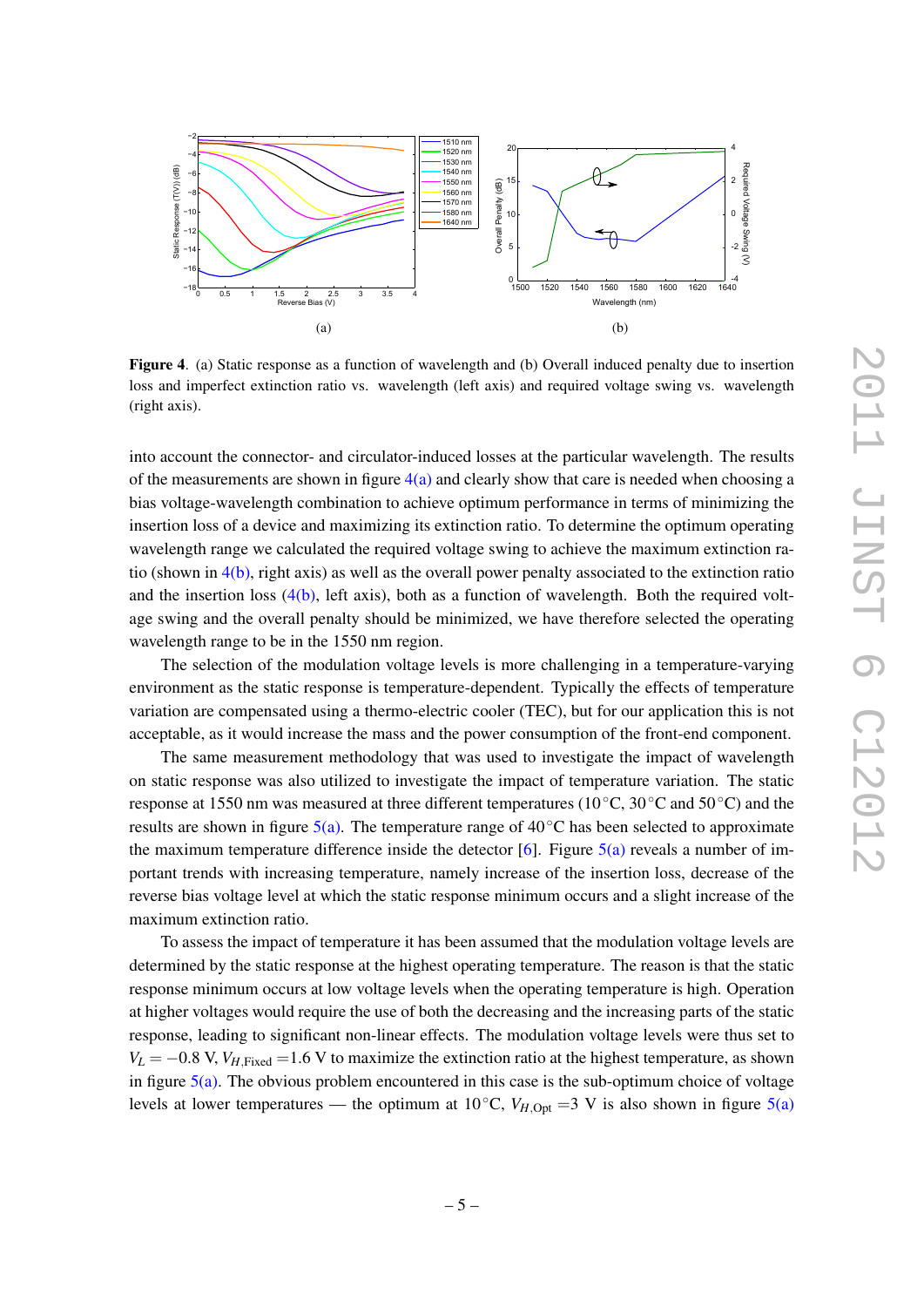<span id="page-7-2"></span><span id="page-7-1"></span>

Figure 5. (a) Temperature Dependence of Static Response and (b) Extinction Ratio Power Penalty Vs. Temperature, for  $\lambda$ =1550 nm.

— leading to a decrease of the extinction ratio. Figure  $5(b)$  shows the calculated extinction ratio power penalty for different temperatures, both when the modulation voltage levels are fixed and when optimum voltage levels are used. Referring back to the architecture shown in figure  $1(a)$ , the additional power penalty results in a decrease in the number of users that can share a single downstream transmitter/CW source combination by a factor of  $\approx 1.8$ . This indicates that some voltage adaptation mechanism is required to avoid significant performance degradation.

#### <span id="page-7-0"></span>5 Dynamic measurements

Although static measurements can provide valuable information regarding the performance boundaries of the system and allow us to select optimum values of operating parameters with reasonably good accuracy, dynamic measurements are required to validate the feasibility of the system. We focus on upstream performance, as simple link budget calculations using commercial component values show that the maximum number of users that can be served using the architecture of figure  $1(a)$  is determined by the upstream performance constraints. Figure [6](#page-8-0) shows the setup used for the measurements. The setup is similar to the one used for the static measurements, but with a pseudo-random binary sequence (PRBS) source and a wideband amplifier being used to generate a  $2<sup>7</sup> - 1$ , 10 Gb/s PRBS data stream and modulate the voltage applied to the REAM. Additionally, a 10 Gb/s PIN photodiode receiver with a pre-amplifier was used instead of a power meter to receive the modulated light. The output of the receiver was connected to a digital communications analyzer (DCA) to view and further analyze the received waveform.

The average optical power at the input of the receiver was modified by changing the optical attenuation at the output of the tunable laser. The quality of the signal was measured using the value of Q, a commonly used indicator for the quality of a modulated signal. Q is defined as the ratio of the optical power difference between the mark  $(I_1)$  and space  $(I_0)$  levels to the summation of the standard deviation (rms values) of noise at the mark  $(\sigma_1)$ and space  $(\sigma_0)$  levels [\[10\]](#page-9-10):

$$
Q = \frac{I_1 - I_0}{\sigma_1 + \sigma_0} \tag{5.1}
$$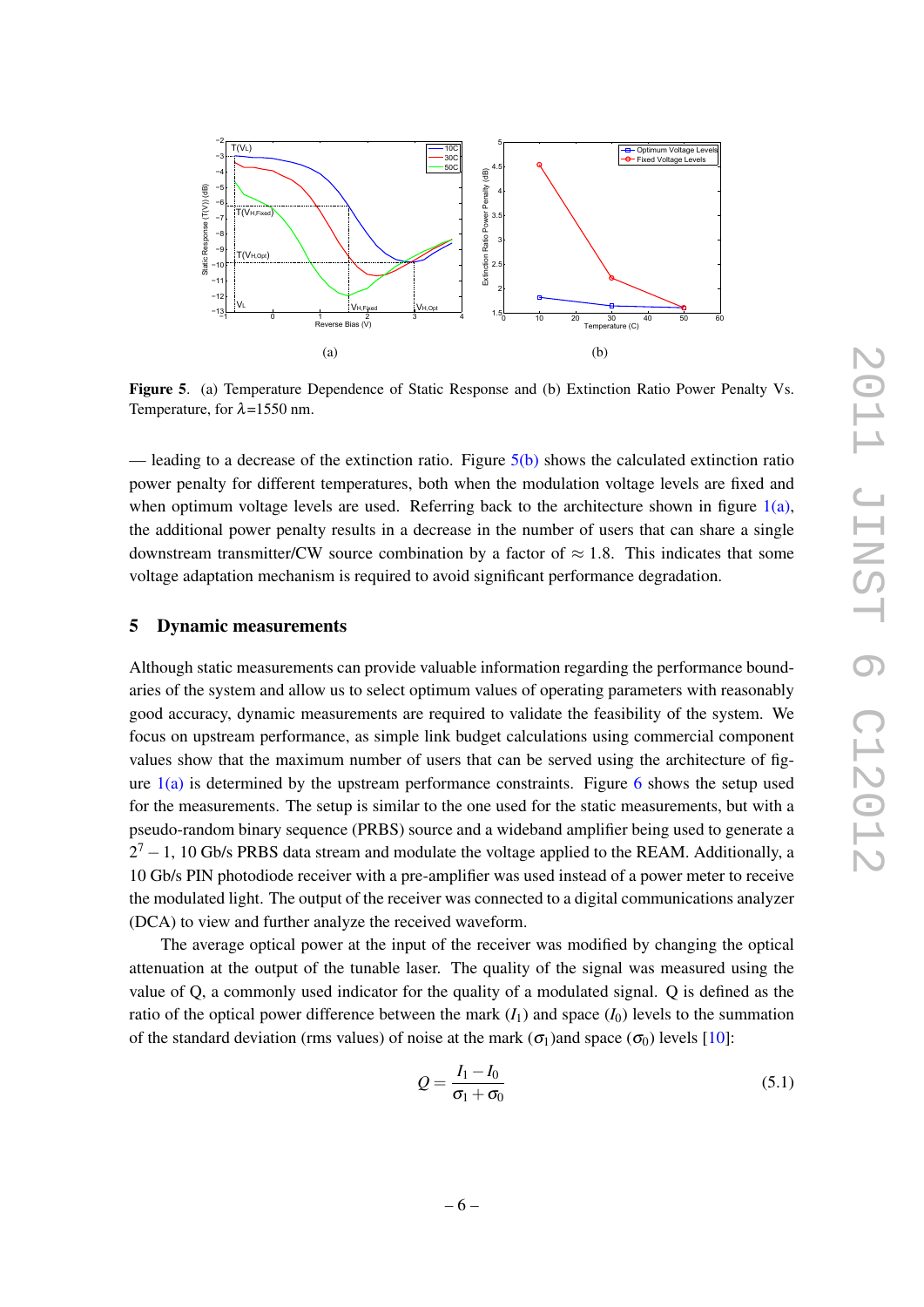

<span id="page-8-0"></span>Figure 6. Dynamic measurement setup.



<span id="page-8-2"></span>Figure 7. Q-Value and corresponding BER Vs. average received power — eye diagrams for Q=7 and Q=9 (inset).

For noise-limited systems, such as ours, Q determines the bit error rate (BER), equation [5.2](#page-8-1) [\[10\]](#page-9-10):

<span id="page-8-1"></span>
$$
BER = \frac{1}{2} \text{erfc}\left(\frac{Q}{\sqrt{2}}\right) \approx \frac{\exp\left(-\frac{Q^2}{2}\right)}{Q\sqrt{2\pi}} \tag{5.2}
$$

where *erfc* is the complementary error function.

The plot in figure [7](#page-8-2) shows the value of  $Q$  — left axis — and the corresponding estimated BER — right axis — as a function of the average received optical power. The recorded eye diagrams for  $Q = 7$  (*BER* = 10<sup>-12</sup>) and  $Q = 9$  (*BER* = 10<sup>-19</sup>, that is error-free) are also shown in the inset of the figure. As the diagram shows, the required average power to achieve a BER of  $10^{-12}$  is -16.4 dBm. Referring back to the architecture of figure  $1(a)$ , the results suggest that a 10 dBm DFB laser can serve 16 users. Furthermore, measurements of the receiver's thermal noise and comparison against the specifications of other commercial receivers indicate that a splitting ratio of 1:32 could be achieved with the use of a higher sensitivity receiver. Even without this improvement the architecture appears to be cost-efficient in comparison to a point-to-point configuration using REAMs where one cheap low power laser is used as a CW optical source per REAM. Additional cost reduction compared to a point-to-point architecture is achieved due to the downstream transmitter sharing.